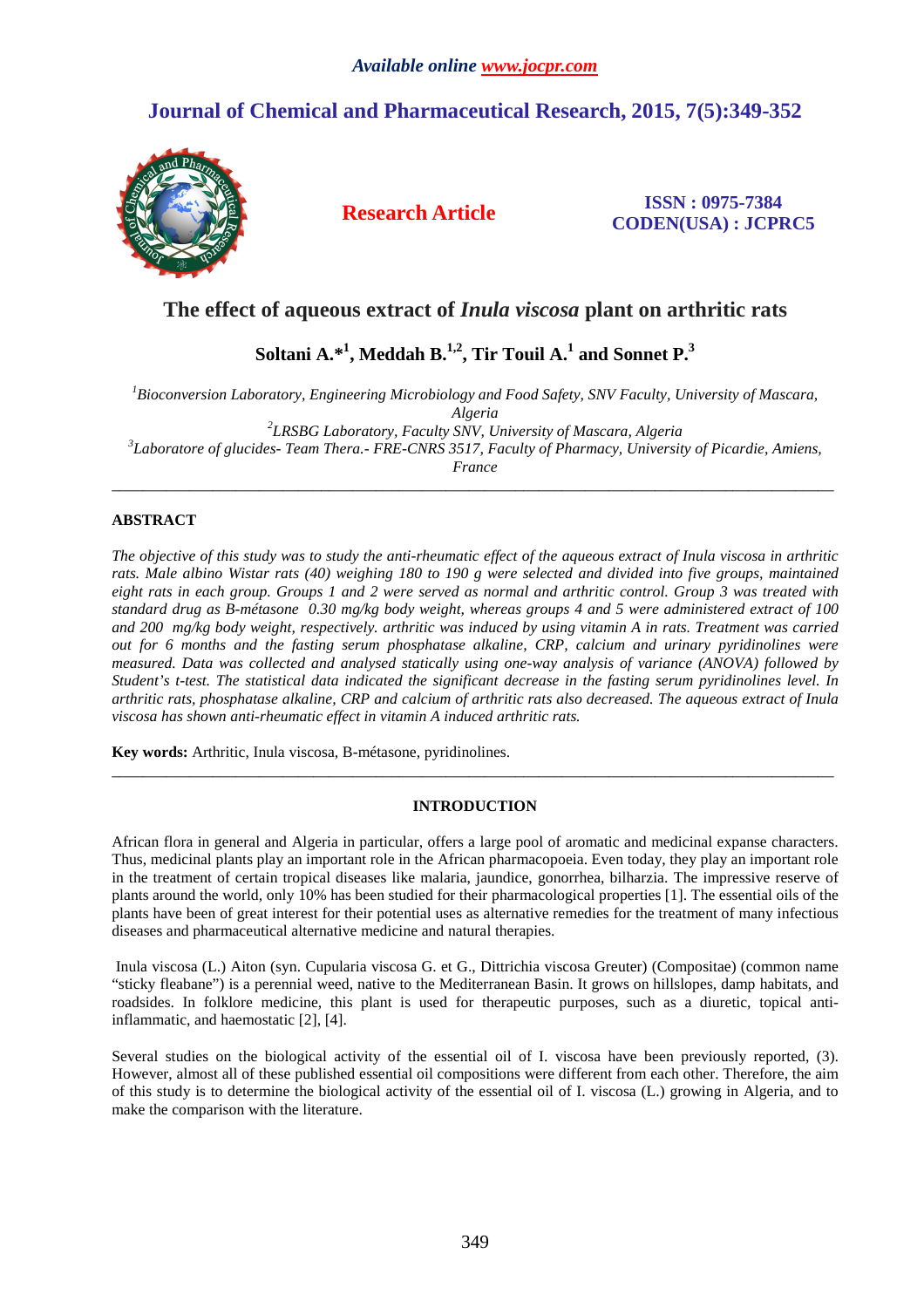# **EXPERIMENTAL SECTION**

*\_\_\_\_\_\_\_\_\_\_\_\_\_\_\_\_\_\_\_\_\_\_\_\_\_\_\_\_\_\_\_\_\_\_\_\_\_\_\_\_\_\_\_\_\_\_\_\_\_\_\_\_\_\_\_\_\_\_\_\_\_\_\_\_\_\_\_\_\_\_\_\_\_\_\_\_\_\_*

# **Collection of plant**

The leaves of Inula viscosa were collected from Mascara mountains. Its was authenticated by the botanist of department of biology.

# **Preparation of extract**

Leaves of Inula viscosa were collected and shade dried avoiding sunlight contact. The leaves were crushed into powder by a mixer. Defatting was carried out by immersing the powdered leaves into petroleum ether for 12 h by regular shaking. Using decoction method, 25 g defatted leaves were added into 500 ml beaker with 025 ml of water and was heated on a water bath for 30 minutes and filtered. The excess of solvent were removed by simple evaporation technique (Saraswati et al, 2011).

## **Animal**

Male albino Wistar rats (40) weighing 190 to 200 g were selected for the experiment. The study was after taking the approval of animal ethical committee of the university.

## **Acute toxicity study**

Acute toxicity is the toxicity produced by a pharmaceutical when it is administered in one or more doses during a period not exceeding 24 hours, Animals should be observed for 14 days after pharmaceutical administration. All mortalities clinical signs, time of onset, duration, and reversibility of toxicity should be recorded. Following several experiments the dose used is fixed at the value of 3000mg/Kg body weight.

## **Induction of osteoarthritis**

Osteoarthritis was induced by intra-articular injection of vitamin A 100 mg/kg body weight, animals showing fasting serum calcium, PAL, CRP and pyridinolines level more than 4.6umol, 93.9UI/l, 130nmol/l et 800nmol/l respectively were selected for study.

## **Experimental design**

Animals were divided into five groups of eight animals each. Groups 1 and 2 were served as normal control and ostéoarthritic control. Group 3 was treated with standard drug as B-metasone 0.30 mg/Kg body weight, whereas group 4 and 5 were administered with extract of 100 and 200 mg/kg body weight, respectively. Treatment was carried out orally for 21 days and the fasting serum phosphatase alkaline, CRP, calcium and pyridinolines were measured.

#### **Statistical analysis**

All result were expressed as the mean  $\pm$  standard error of mean (SEM). The statistical significance was evaluated using one-way analysis of variance (ANOVA), followed by student's t-test using SPSS 20 version software.

# **RESULTS**

#### **Acute toxicity study**

The various observation showed the normal behavior of the treated animal animals and no toxic effects. Hence, there was no lethal effect found.



**Figure 1 : Effect of extracts on urinary pyridinoline in arthritic rats. Urinary pyridinoline is the ratio of pyridinoline (nM) to creatinine (mM) in rat urine. The p value using Student's t test Values are mean ± SE**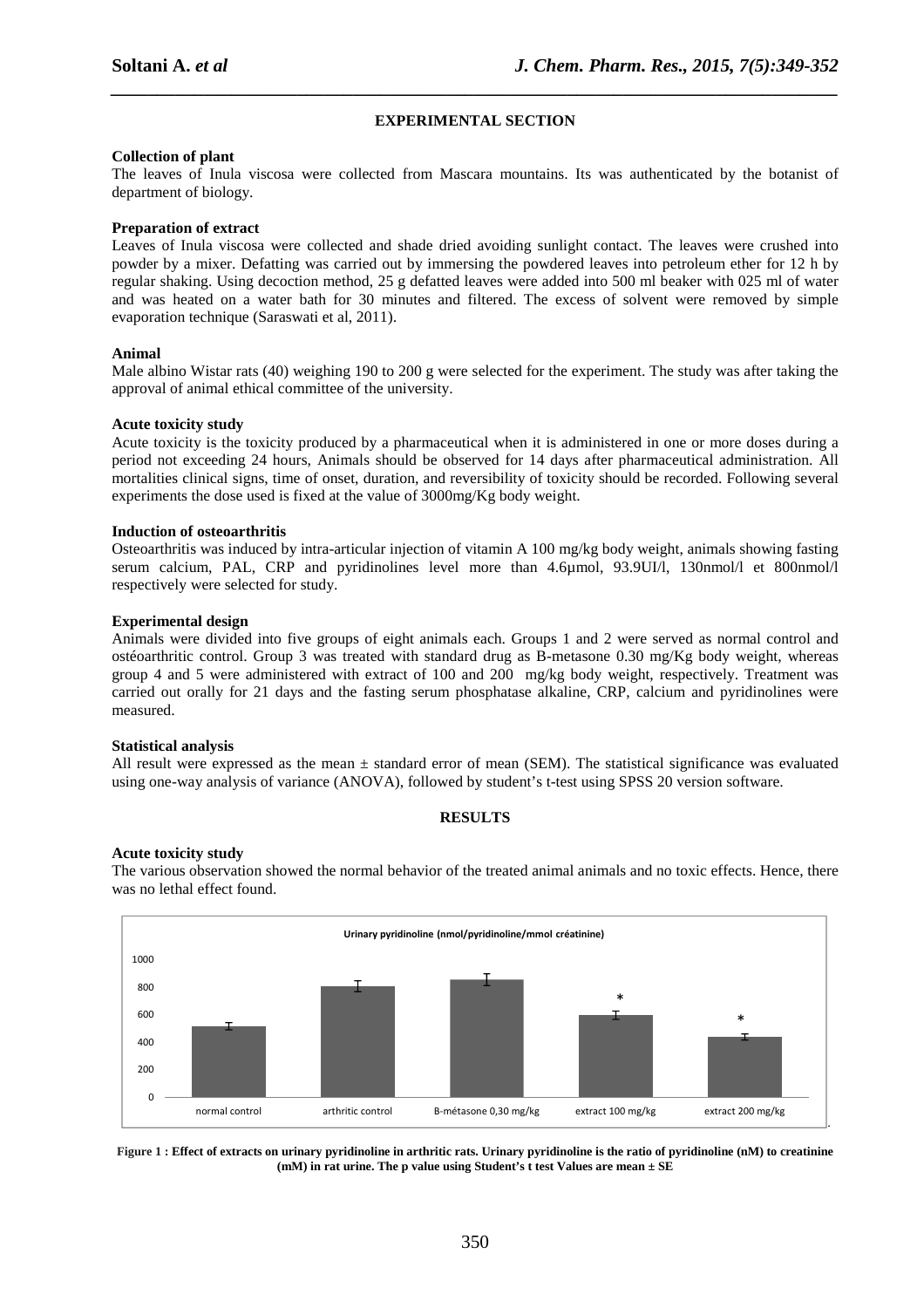## **Effect of the extracts on pyridinolines**

This study showed that at the end of 180 days of treatment, there was a significant decrease ( $p<0.05$ ) of fasting urinary pyridinolines level in group 4 (598.11  $\pm$  5.10) and 5 (439.44  $\pm$  7.81); the extract had shown a dose dependent, significant decrease of pyridinoline level versus arthritic rats of group 2 as indicated in Figure 1. There was not a significant fall (857.05  $\pm$  10.72) of the pyridinoline level in standard drug treated group which is comparable with the highest dose of the extract. Thus, the study shows that the extract exhibited significant effect on pyridinolines in arthritic animals.

*\_\_\_\_\_\_\_\_\_\_\_\_\_\_\_\_\_\_\_\_\_\_\_\_\_\_\_\_\_\_\_\_\_\_\_\_\_\_\_\_\_\_\_\_\_\_\_\_\_\_\_\_\_\_\_\_\_\_\_\_\_\_\_\_\_\_\_\_\_\_\_\_\_\_\_\_\_\_*

#### **Effect of the extracts on calcium and PAL**

Both calcium and PAL level (figure 2 & 3) were found to reduced significantly in extract treated groups IV (2.75  $\pm$ 0.64), V (2.12  $\pm$  0.14) and (74.10  $\pm$  496), (60.14  $\pm$  2.63); as compared to arthritic group (4.71  $\pm$  0.32), (93.60  $\pm$ 1.94), respectively











# **Figure 2 calcium level. Each value is mean±SEM of 8 rats in each group. p<0.05 by comparison with arthritic control**